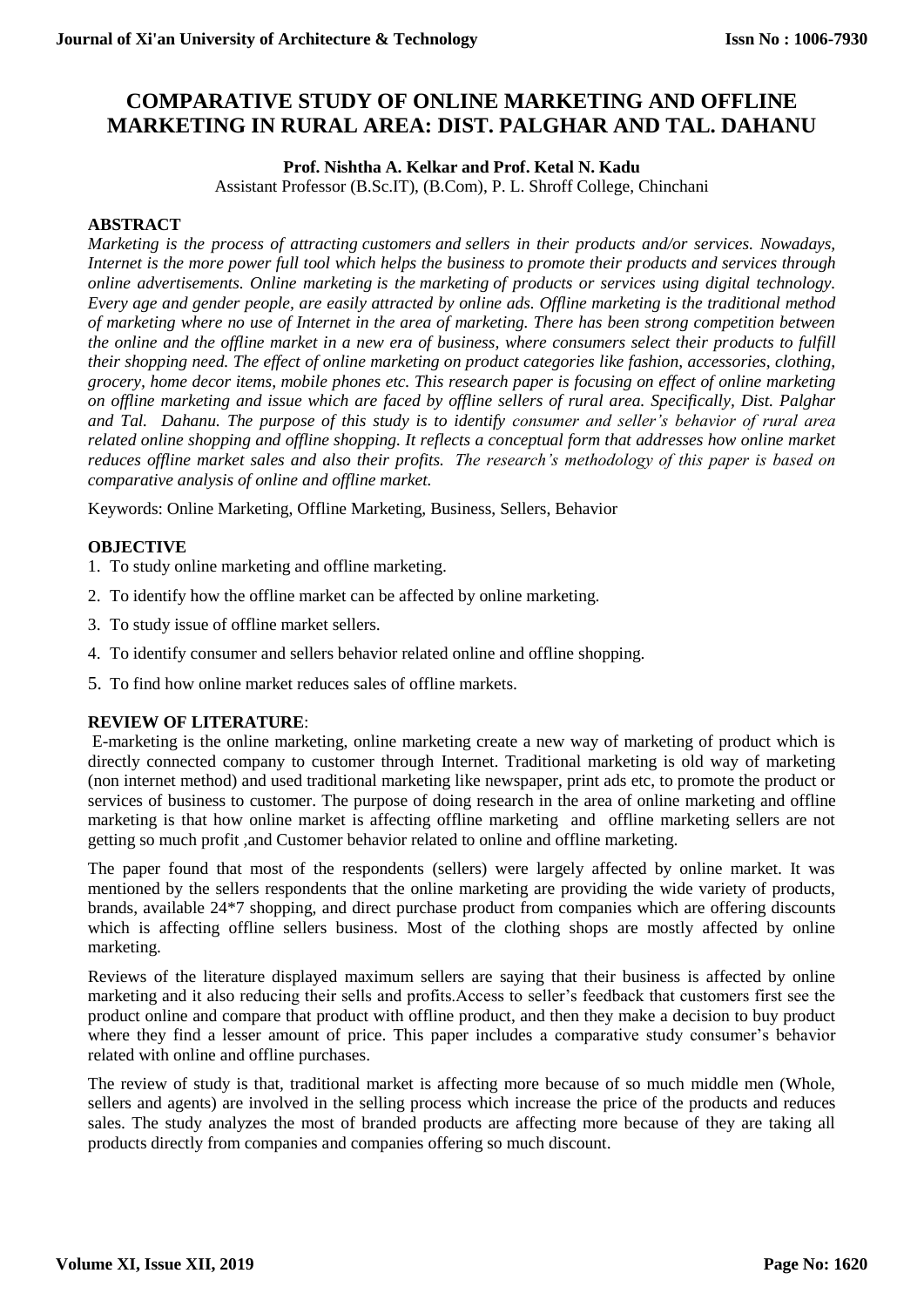# **INTRODUCTION AND STATEMENT OF PROBLEM**

In this competitive world, the offline market is dominated by online market which is a life in promotion and advertisement. Online shopping is rising very fast in recent years. Today, more people are connecting to the Internet and are ready to do business through online. Online or e-marketing is a kind of electronic marketing which allow the consumer to purchase goods over the internet directly from the componies using a web browser. Online marketing is a power full tool for selling and buying products to increase profits. Online marketing is most cost effective and more time efficient and more productive in today's technology world. Online marketing help to collect direct feedback from the customers and customers can share their experience after using the product. Online marketing is dominating to offline businesses by continuous online advertisement strategies like. Email marketing, Social media marketing etc. Traditional marketing is the process of marketing used in traditional way without help of digital technology like web, social media etc. Traditional marketing have been used by marketers for a long time. The sellers are using the traditional channels such as face to face communication, Banners, catalogues,, TV, radio and magazines etc. to sell to their products to consumers. Marketing has been done physically.

# **ONLINE MARKETING VS OFFLINE MARKETING**

There is a strong competition between both online and offline modes of marketing. Internet has affected marketing process by providing opportunities to customers using online marketing tools. Offline sellers are affected by online market and customer behavior is changing towards offline market. Online marketing companies are expending a lot of time and money to promote their product and to increase their sales by giving digital advertisement which is relatively very less expensive than offline advertisement such as Newspaper, Banner and TV ads. A business has also advanced according to current trends because every business needs customers. Companies are spending a lot of time on online marketing because they need customer retention and customers buy their product at any time  $(24*)$ . But in this scenario, offline businesses target their customers by traditional channels way and not getting so much responses by customers, and getting down their business gradually. quick access to information, which is available through both online and offline media of communication.

# **RESEARCH METHODOLOGY**

The researcher used sampling method for data collection. Both primary and secondary method are used is this research study. Primary method which includes observation method, interview/questionnaire method we have made use of secondary data in the form of journals and articles to make an analysis of the offline and online marketing activities.

The present study is based on combination of both qualitative and quantitative data. The qualitative and quantity data is collected through the sampling from the sellers. Random seller is selected for the sampling purpose. The samples were collected among various areas in and around Dahanu, Dist. Palghar

The target group is of different sellers, different categories of shops considered because to know whether which Business are affected by online shopping and a few offline markets are affected more like Clothing, Grocery, Home appliances and electronic products. For this research 35 sample size is taken for the interviews, face to face communication and questionnaire. From this sample size the calculation of simple percentages for each variable is done.

#### **LIMITATION OF STUDY**

1) The sample size is limited to 34.

- 2) The survey is conducted only in selected areas in Boisar & Dahanu.
- 3) The study largely is based on the perception of the respondents.

4) The data was collected through structural questionnaire &analyzed based on the information given by the respondents.

#### **FINDINGS**

We collected this data from Palghar, Dahanu and their nearby villages those who belong to offline marketing, for this research paper. The total 34 of the respondents were interviewed and face to face communication from Dahanu, District Palghar, where they said their offline market is affected by online marketing.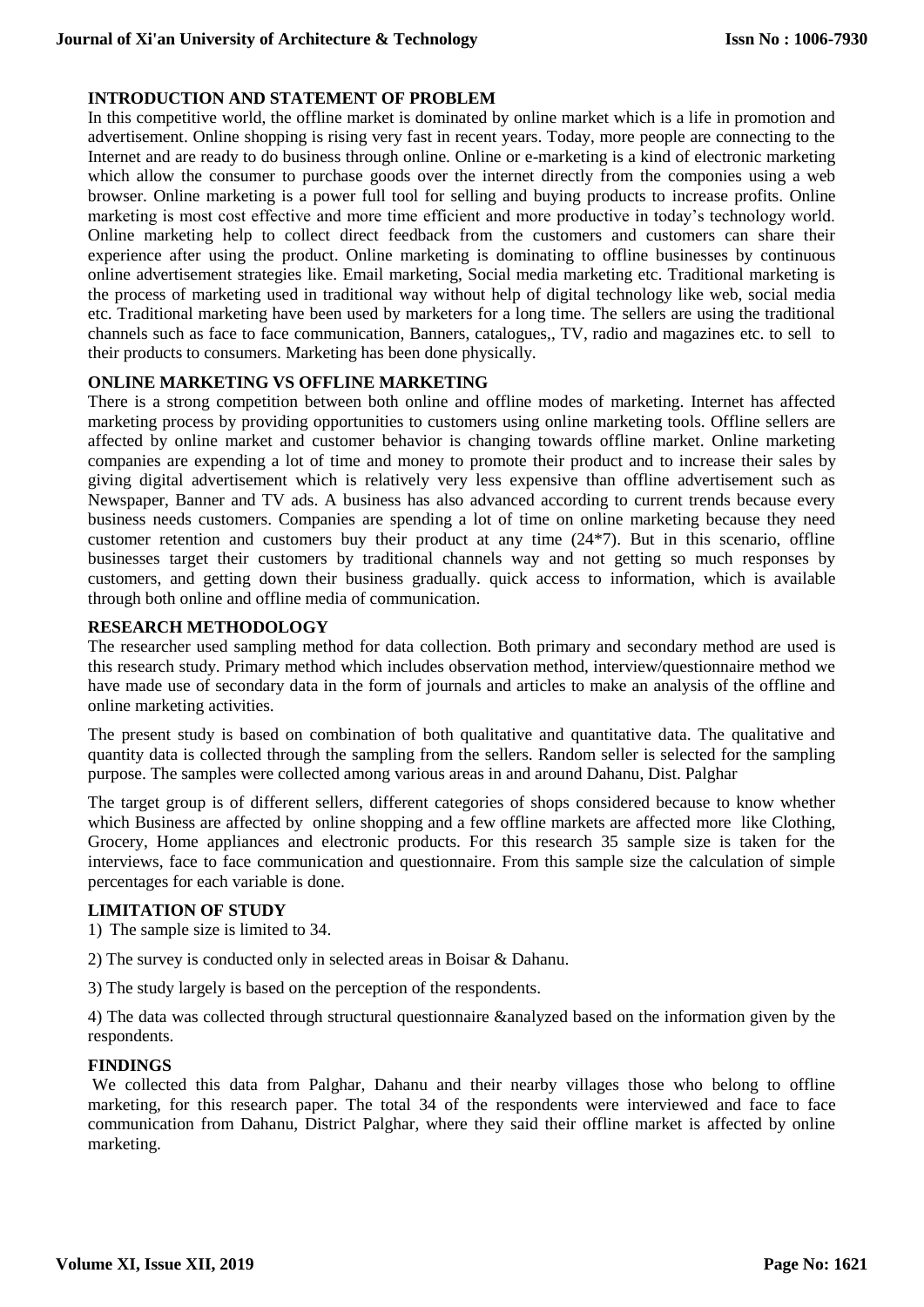# **Journal of Xi'an University of Architecture & Technology**



The above Figure 1 has shown that 83.5% are doing business and remaining has engaged in other work. The Figure 2 has shown that 43.5% are doing business of clothing and 9.7% has footwear shop, 16.1% has grocery shop and others has different kind of shops like Electronic products, Bakery, Furniture and Gifts items etc.

The Figure 3 has shown that 50% are saying their shop is affected by online market and 50% are not agreed with this. The Figure4 has shown that Products which are affecting that are clothing 29.4%,11.8% Home appliences,8.8% electronic products.8.8% footwear and 32.4% other products like Cosmetics, Imitation jewelry, and Decor items are affecting more. The Figure 5 has shown that reason behind affecting products are cheap, Discount, Choice, Convenient and continuous advertisement by online market. The Figure 6 has shown that The study has shown that Offline sellers are expecting help from Government side like Reduce GST, offering Subsidies, reduce some other tax and special scheme for offline sellers.

#### **SUGGESTIONS**

- Govt. should take initiative to increase the sale of offline sellers by giving some scheme and policies.
- Companies should give more discounts to offline sellers to continue offline business.
- Offline sellers should update product information as per customer demand and offers ,various deals with regular clients.
- Offline sellers promote cashless transaction as per customers convenient like accept credit/Debit card, Google pay, Pay tm and other online payment system.
- It is necessary to Offline sellers have to take initiative for promoting their business by magnetizes advertisement and giving some seasonable offer to attract customers to increase their sale.